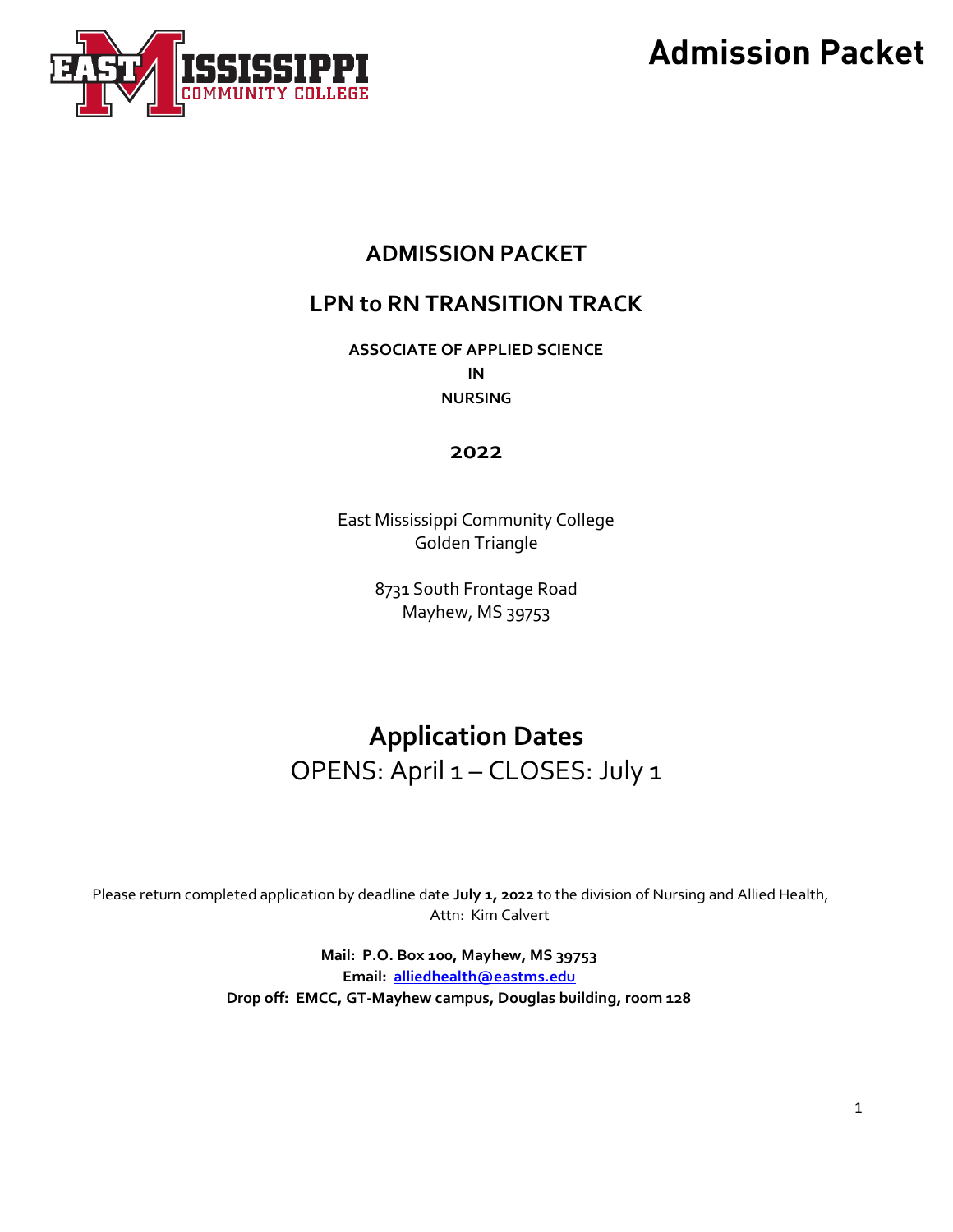

Disclaimer – The content and requirements of this admission packet may be altered at any time at the discretion of the College. This packet was checked for accuracy at the time of printing but should not be considered a contract between the College and the student.

### **NURSING - ASSOCIATE OF APPLIED SCIENCE DEGREE LPN TO RN TRANSITION TRACK**

Welcome to East Mississippi Community College. Thank you for your interest in our program. East Mississippi Community College (EMCC) is accredited by the Southern Association of Colleges and Schools Commission on Colleges to award certificates and the associate degree. Contact the Commission on Colleges at 1866 Southern Lane, Decatur, Georgia, 30033-4097 or call (404) 679-4500 for questions about the accreditation of EMCC. The Commission is only to be contacted if there is *evidence* that appears to support an institution's significant noncompliance with a requirement or standard. All normal inquiries about the institution, such as admission requirements, financial aid, educational programs, and other college related information should be addressed directly to the College and NOT to the office of the Commission on Colleges.

The purpose of the program is to prepare men and women for the role of the registered nurse, competent to function as a professional and valuable member of the health care team in providing care for individuals, families, and communities.

The associate degree nursing program at East Mississippi Community College at the Golden Triangle Campus located in Mayhew, Mississippi is accredited by the:

> Accreditation Commission for Education in Nursing (ACEN) 3390 Peachtree Road NE, Suite 1400 Atlanta, GA 30326 (404) 975-5000

The most recent accreditation decision made by the ACEN Board of Commissioners for the associate degree nursing program is Continuing Accreditation. View the public information disclosed by the ACEN regarding this program at <http://www.acenursing.us/accreditedprograms/programSearch.htm>

The associate degree nursing program at East Mississippi Community College at the Golden Triangle Campus located in Mayhew, Mississippi is accredited by the:

> Mississippi Institutions of Higher Learning (IHL) 3825 Ridgewood Rd. Jackson, MS 39211 (601) 432-6486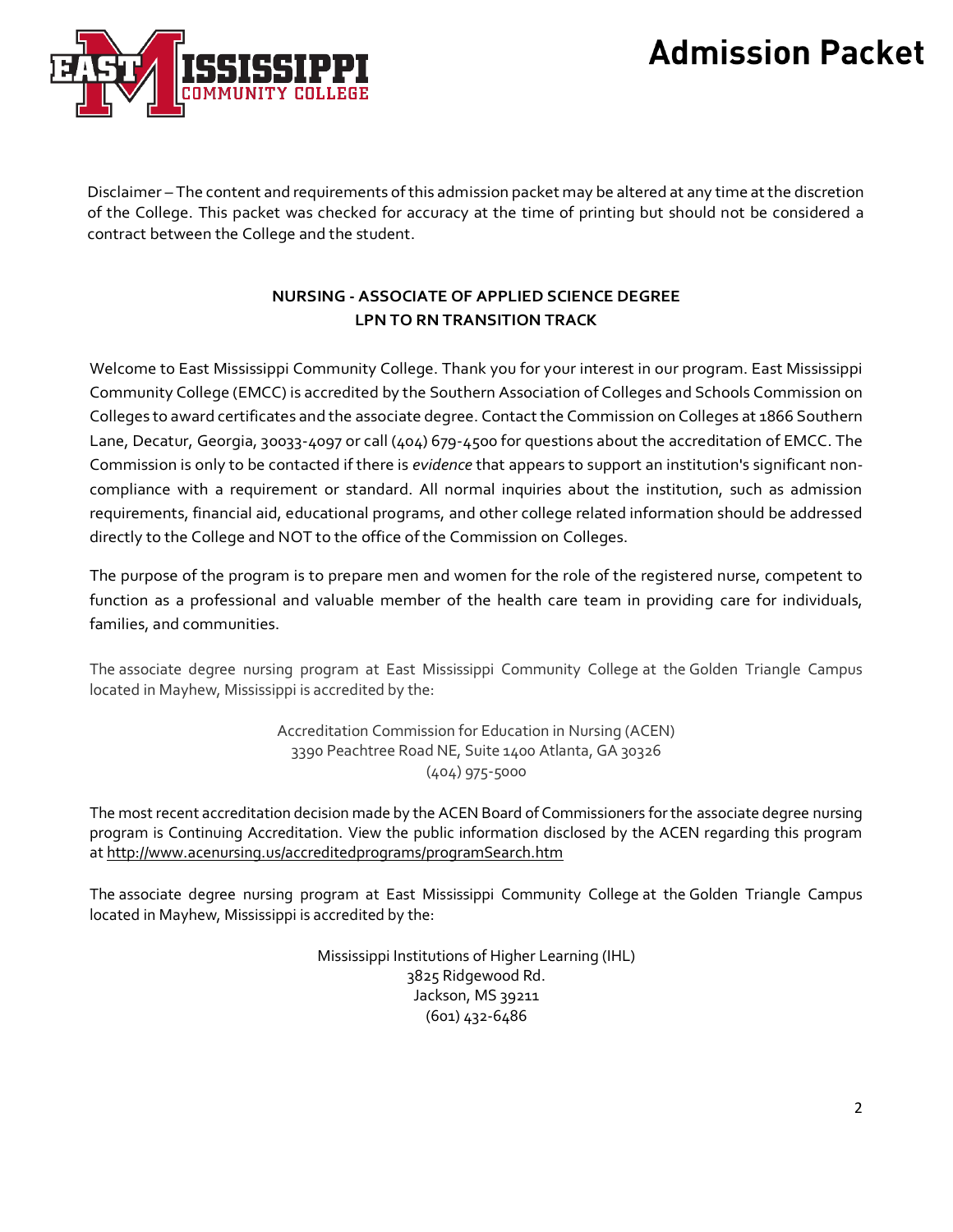

The most recent accreditation decision made by the Mississippi IHL Board of Trustees for the associate degree nursing program is Continuing Accreditation. View the public information disclosed by the IHL regarding this program a[t http://www.ihl.state.ms.us](http://www.ihl.state.ms.us/)

Graduates of the program receive the Associate of Applied Science in Nursing Degree, which meets the educational requirement needed to apply for the National Council of State Boards of Nursing licensure examination for the Registered Nurse (NCLEX-RN®). Successful completion of the nursing program does not guarantee eligibility to sit for the NCLEX-RN® or application for licensure. The Board of Nursing will conduct a criminal background check on each student (at the student's expense) prior to graduation and may, at its discretion, deny any application to sit for exam or application for licensure due to, but not limited to, conviction of a felony, commission of fraud or deceit in the application process or addiction to alcohol or other drugs. Please see the National Council of State Boards of Nursing website[, www.ncsbn.org,](http://www.ncsbn.org/) for more information.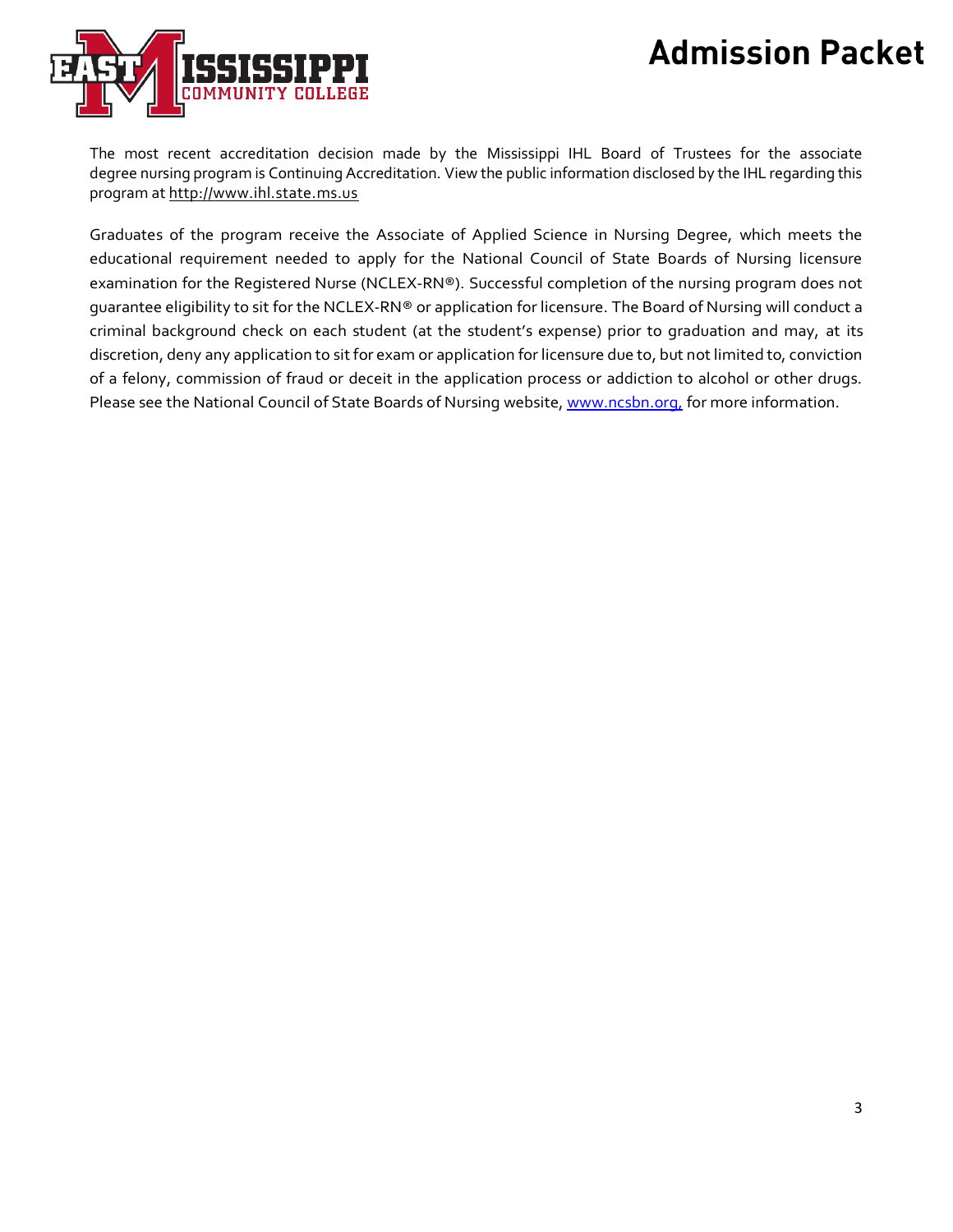

### **APPLICATION PROCESS**

### **\*Prospective students can only apply to one program per enrollment period.**

To be considered for the LPN-RN track, applicants must complete all testing, meet the minimum requirements, and submit all required paperwork by July 1st each year for fall admission. Incomplete admission packets will not be considered for admission. **All pre-requisites must be completed with the required grade prior to the deadline.** The applicant is responsible for ensuring that all required documents are received, correct, and complete. Students who do not meet the admission criteria will not be considered for admission.

*Please note: Meeting all admission requirements does not guarantee acceptance into the LPN-RN track. Admission* is competitive and enrollment is limited. The number of applicants accepted is limited due to the nature of the *program.*

- 1. Go to <http://www.eastms.edu/> to submit an online application for admission to East Mississippi Community College. Acceptance to East Mississippi Community College does not guarantee acceptance to the LPN-RN program. Letters of pending acceptance will come from the Director of Nursing and Allied Health.
- 2. Submit a completed School of Nursing Application to the Allied Health Administrative Assistant.
- 3. Submit an official transcript from an accredited Practical Nursing program showing date of graduation and receipt of certificate.
- 4. Submit a copy of a current unencumbered LPN license to practice in the state of Mississippi.
- 5. Submit written verification from employer of **no less than 9 months** of full-time experience in current practice setting within the last three years.
- 6. Submit proof of **current** IV certification in the form of a stand-alone certification or within the practical nursing curriculum.
- 7. Submit transcripts from **all colleges** previously attended. The transcript must go to the registrar's office. Transcripts cannot be stamped "issued to student". Transfer credit is not given for ADN classes taken at other institutions.
- 8. Any applicant who has ever attended another **LPN-RN Transition** program must have a letter of good standing from their former nursing school director sent directly to the EMCC Director of Nursing and Allied Health. A letter of good standing indicates that the student is eligible for immediate readmission into the former nursing program. Applicants without letters of good standing from previous nursing schools will not be considered for this program. Applicants who have been unsuccessful more than once in any LPN-RN Transition program will not be eligible for admission into the Associate Degree Nursing program at EMCC for a period of five years from last attendance in a nursing program.
- 9. Applicant must have:
	- a. A minimum composite score of 18 on the ACT.
	- b. A grade of "C" or higher in College Algebra, Anatomy and Physiology I & II, English Comp I, and General Psychology. Cumulative GPA of 2.5 or higher on a 4.0 scale for all previous college work attempted.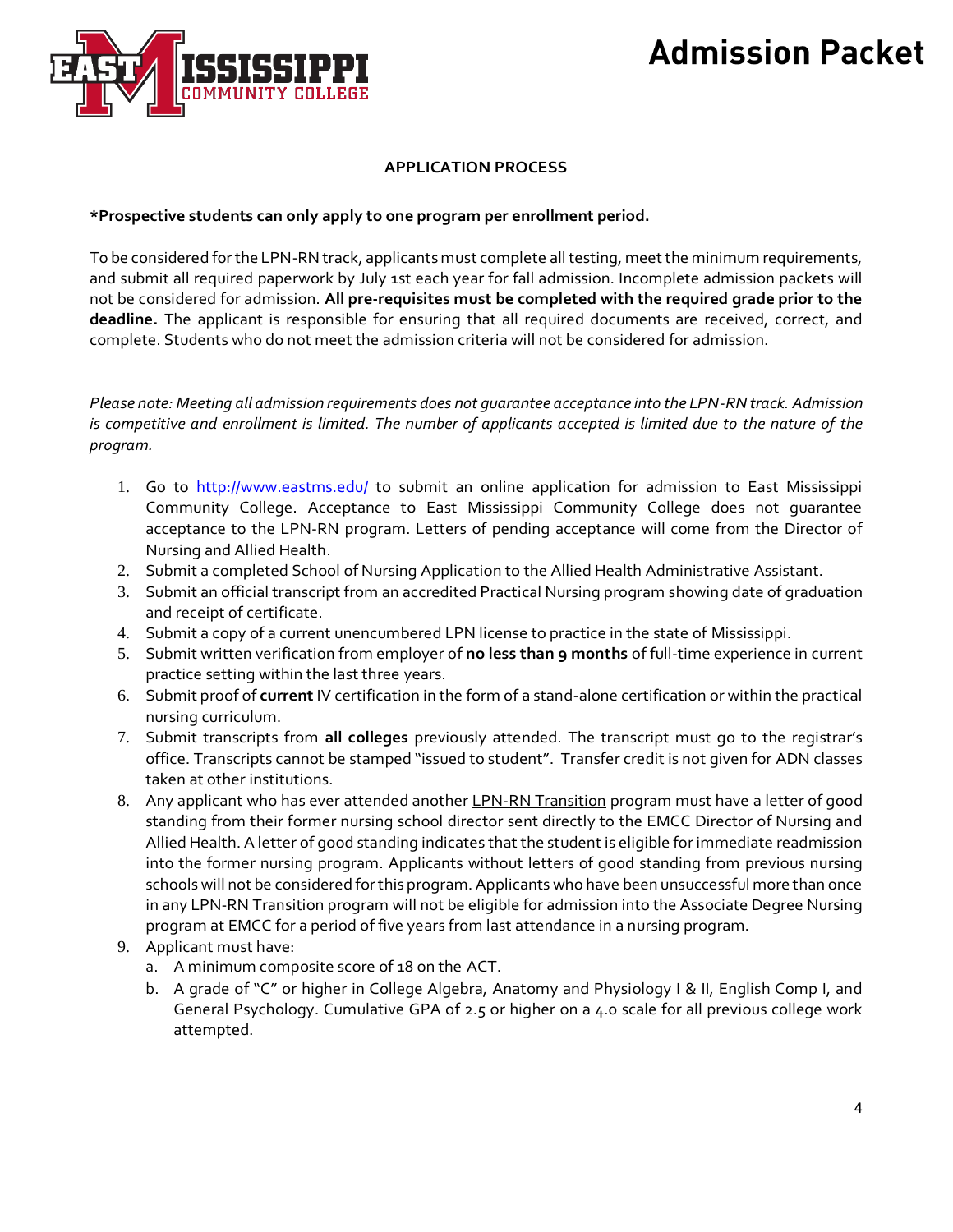



#### **SELECTION CRITERIA**

- 1. If the prospective student fails to complete the application process, fails to register, or is not accepted into the program, the application process must be repeated for consideration for the next class as a wait list is not maintained.
- 2. Selection of applicants is made by using a point system. (The applicant scoring sheet is included in this packet for informational purposes only.) Applicants are ranked numerically and the top students are offered admission pending completion of admission paperwork. The remaining applicants will be placed on the alternate list in rank order.
- 3. If one of the students offered pending admission does not accept, the alternate applicants, in rank order, will be offered pending admission. All students selected are considered pending admission until all required paperwork is turned in and a "clear" criminal background check is received.
- 4. All applicants meeting the requirements for the program will be sent a letter stating they are either pending admission, not accepted, or on the alternate list.

#### **ADMITTED APPLICANTS**

- 1. Applicants pending admission will receive a packet including a health form, immunizations and CPR information. All health forms, immunization forms, lab results, and proof of CPR certification must be turned in to the Office Manager by the deadline given by the instructor(s) at Journey East (program orientation).
- 2. COVID EMCC's third-party clinical affiliates may have different requirements than the College as it relates to the COVID-19 vaccine. Third-party health science affiliates who partner with the College (e.g., hospitals, long-term care facilities, and other healthcare providers) may require students presenting inside their facilities to be fully vaccinated and provide proof of vaccination in order to participate in the clinical portion of the College's health science curriculum. Healthcare facilities sometimes allow certain medical and religious exemptions to COVID-19 vaccination mandates. To apply for such exemption the student will be required to follow each clinical affiliate's COVID-19 protocol. The college has no control over policies mandated by these clinical affiliates.
- 3. Pursuant to Section 37-29-232 of the Mississippi Code of 1972, Annotated, and Section 43-11-13 of the Mississippi Code of 1972, Annotated, nursing and allied health students must submit to a fingerprint background check prior to any clinical activity in a licensed healthcare facility. Each student pending admission must receive a "clear" criminal background check in order to be fully admitted to the program. Payment for the background check is the responsibility of the student. In addition to the disqualifiers listed in section 43-31-13, (felony possession of or sale of drugs, murder, manslaughter, armed robbery, rape, sexual battery, any sex offense listed in Section 45-33-23(f), child abuse, arson, grand larceny, burglary, gratification of lust, aggravated assault, or felonious abuse and/or battery of a vulnerable adult, or that any such conviction or plea was reversed on appeal or a pardon was granted for the conviction or plea.) a healthcare facility has the right to deny any student access to their facility for clinical purposes that they feel is unsuitable for employment or for the clinical setting. If a student is barred from **any clinical agency for any reason** they will not be eligible to enter or continue in the program.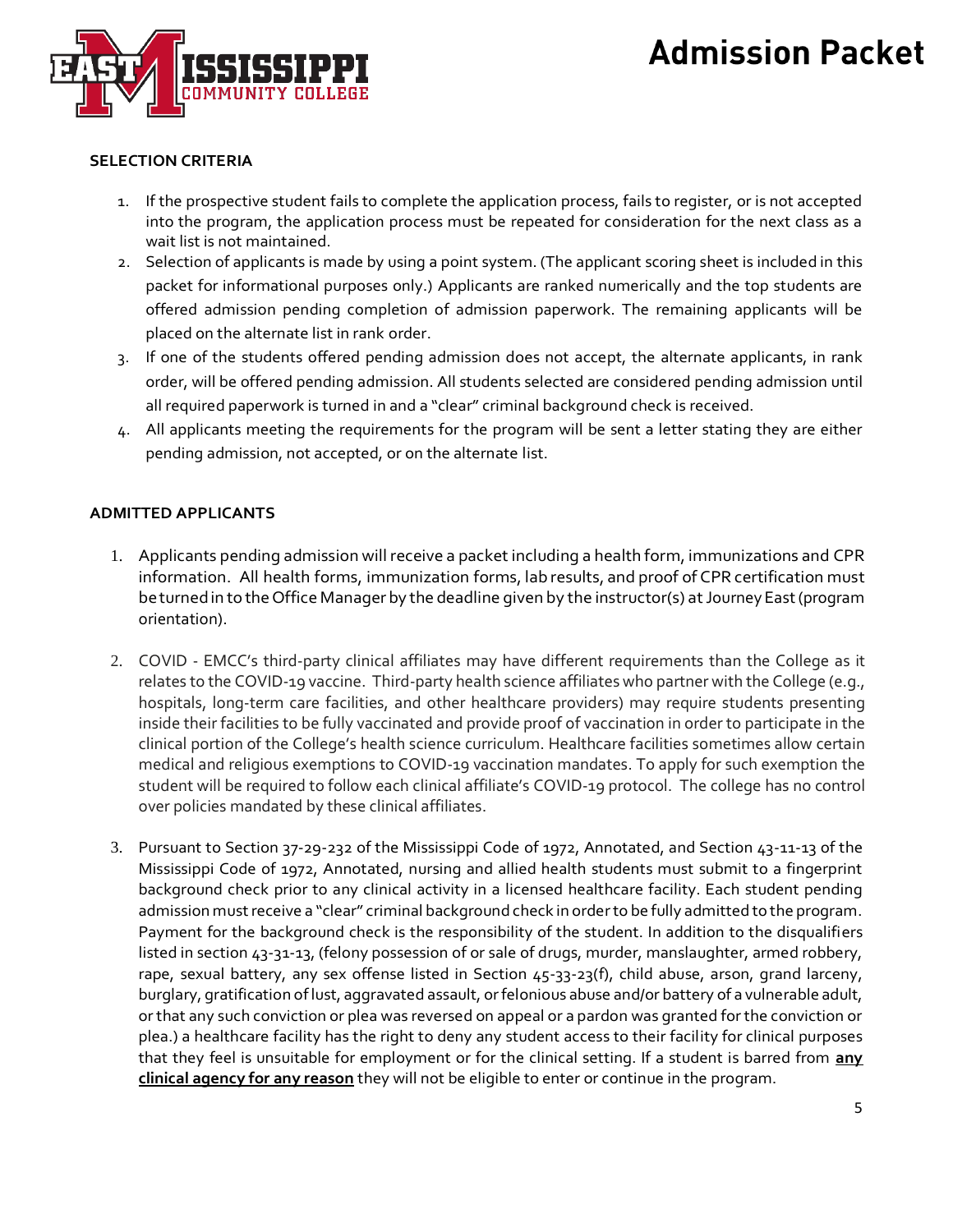

### **ASSOCIATE DEGREE READMISSIONPOLICY**

Students must maintain at least an 80 in each nursing course. If a final grade below 80 is received in any nursing class the student will be withdrawn from the program. Any student leaving the nursing program before their anticipated graduation date must follow one of the policies below:

- **1. If the student leaves the program before successfully completing the first semester he/she must:**  Follow the guidelines in the current admission packet to reapply to the program. No more than 10% of the total admission will be composed of readmission students.
- **2. If a student successfully completes a semester and then withdraws or is unsuccessful in a subsequent semester, the following is required for readmission:**
	- Request readmission in writing to the Director of Nursing and Allied Health. Requests for readmission must be received within one month of leaving the program. The following information must be included in the letter:
	- Reasons why the student was unsuccessful
	- How circumstances leading to failure or withdrawal have changed
	- A detailed plan outlining how the student plans to be successful if readmitted into the nursing program. The plan must be signed and will become a contract that the student will follow throughout the rest of the nursing program. If at any time the student fails to follow their plan of academic readiness, they may be dismissed from the nursing program. No student will be readmitted without a detailed plan of academic readiness.
	- Current contact information including: address, phone number, email address
	- Which semester the student wishes to be readmitted
	- Students desiring readmission must be able to document mastery of previously learned materials. Students seeking readmission must adhere to the EMCC ATI testing plan. An advisor will meet with the student to assign which tests or modules must be completed by the student. The student must perform at or above a Level II in order to be considered for admission.
	- The student will be required to demonstrate mastery of clinical skills before being allowed to perform skills in the clinical setting. Students will be asked to perform one of any of the previously learned skills at a satisfactory level within one attempt. Students must also take a calculations exam and score a 90% or greater on the first attempt.
	- No more than 10% of the total admission will be composed of readmission students.
- **3.** The student will be given credit for any semester satisfactorily completed within the previous twelve (12) months, and will only be required to repeat any nursing course they were unsuccessful in or withdrawn from. The student must complete the remainder of the program during this admission.
- **4.** Although readmission depends on openings in the class every consideration and opportunity will be given to help students reach their goal of completing the nursing program. If there are more applicants than space, applicants will be ranked using the applicant scoring sheet included in this packet. The highest ranked applicant will be offered admission first. If there is a tie, the applicant with the highest GPA will be offered admission first. If there is still a tie, the applicant with the higher ACT score will be offered admission first.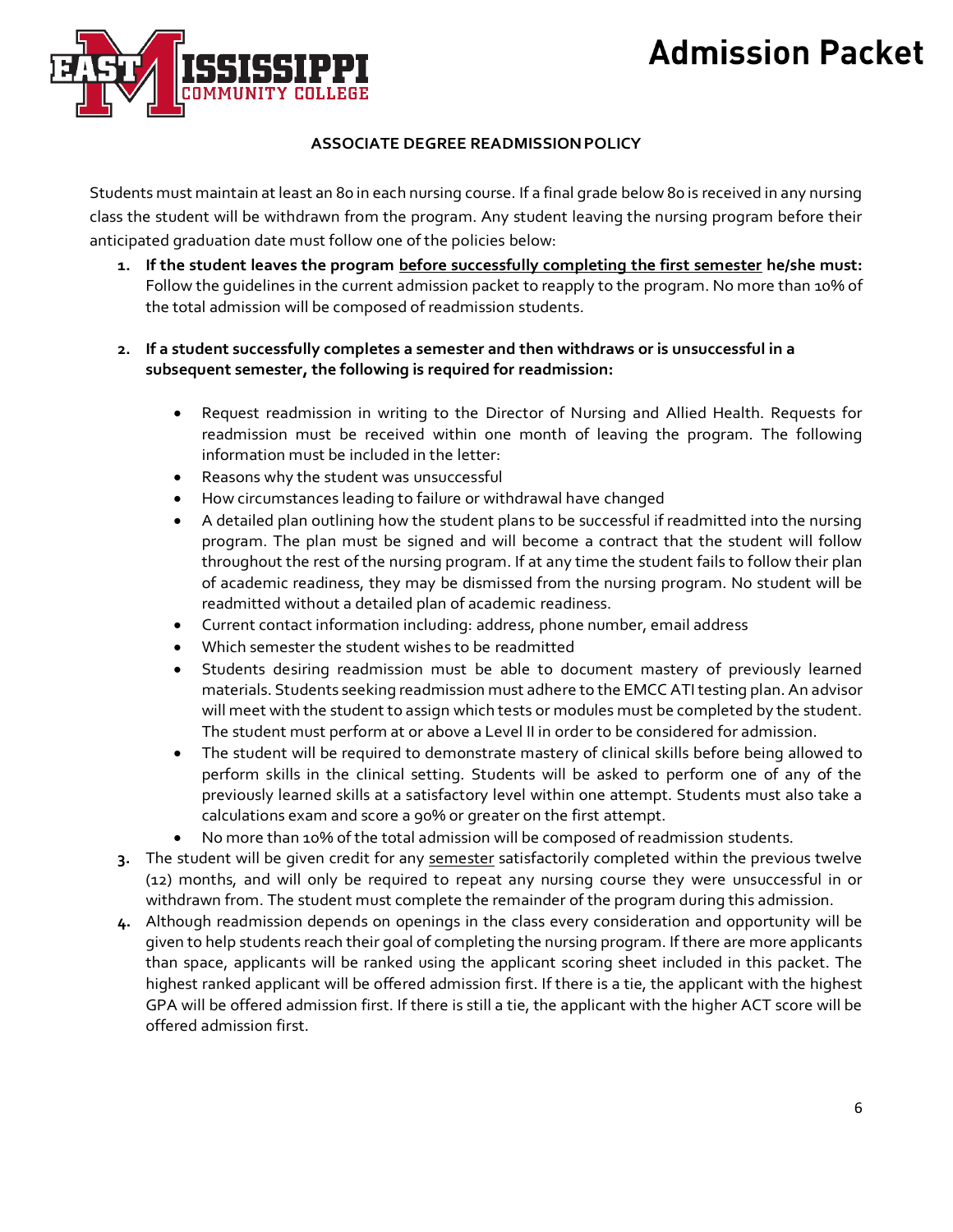

- **5.** Any student readmitted into the program will follow policies in the handbook in use during his/her readmission. Please be aware that EMCC requires a 2.0 GPA in order to graduate in any of the Associate Degree Programs. This qualification MUST be met prior to graduating from the nursing program. All students selected for readmission are considered pending admission until all required paperwork is turned in and a "clear" criminal background check is received.
- **6.** All students meeting the requirements for readmission will be sent a letter stating they are pending admission, or were not accepted.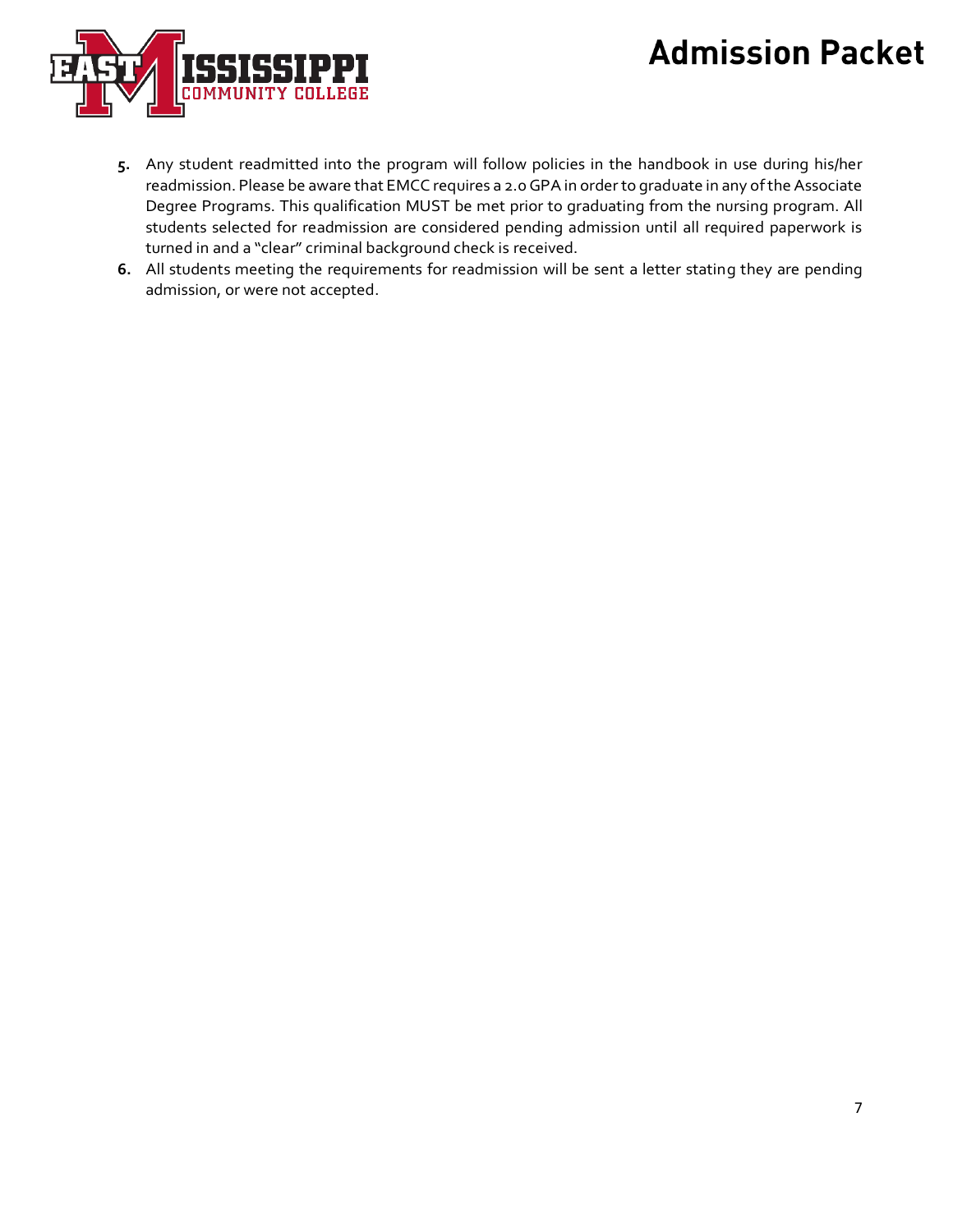

### **COSTS:**

Tuition, Registration, and Course Fees vary and are subject to change. Go to [www.eastms.edu](http://www.eastms.edu/) to review tuition and fees.

Textbooks are approximately \$500.00 for the year. (All textbooks are purchased in first semester and used for 2-year period.)

Estimated Program Cost not including tuition:

|                       | Parking decal                            | \$15.00                      |
|-----------------------|------------------------------------------|------------------------------|
|                       | Picture ID replacement                   | \$5.00                       |
|                       | Pre-Entrance Physical*                   | \$200.00 (without insurance) |
|                       | Hepatitis B Series*                      | \$240.00 (without insurance) |
|                       | <b>TB Class</b>                          | \$40.00                      |
|                       | <b>ACLS</b>                              | \$25.00                      |
|                       | <b>PALS</b>                              | \$25.00                      |
|                       | Lamp                                     | \$37.00                      |
|                       | Pin                                      | \$35.00                      |
|                       | Composite Picture                        | \$10.00                      |
|                       | Random Drug Screens                      | \$40.00 each time            |
|                       | Pearson Vue NCLEX fee is                 | \$200.00                     |
|                       | <b>MSBON</b> fingerprinting              | \$75.00                      |
|                       | <b>Transcript Request</b>                | \$5.00                       |
|                       | <b>MSBON</b>                             | \$100.00                     |
| <b>Optional Cost:</b> |                                          |                              |
|                       | Hotel for Convention (optional)          | \$60.00 (4 to a room)        |
|                       | <b>MASN Convention (optional)</b>        | \$75.00                      |
|                       | Nursing organization Dues (2year period) | \$66.00                      |
|                       | Nursing organization Dues (1year period) | \$33.00                      |
| <b>UNIFORM COSTS:</b> |                                          |                              |
| Ladies:               |                                          |                              |
|                       | Pants Suit (2 required)                  | \$60.00ea                    |
|                       | Dress (if desired)                       | \$40.00ea                    |
|                       | Lab Coat                                 | \$30.00ea                    |
|                       | Gray Lab Scrub Suits                     | \$38.00ea                    |
| Men:                  |                                          |                              |
|                       | Pants and Top (2 required)               | \$60.00ea                    |
|                       | Lab Coat                                 | \$30.00ea                    |
|                       | Gray Lab Scrub Suits                     | \$38.00ea                    |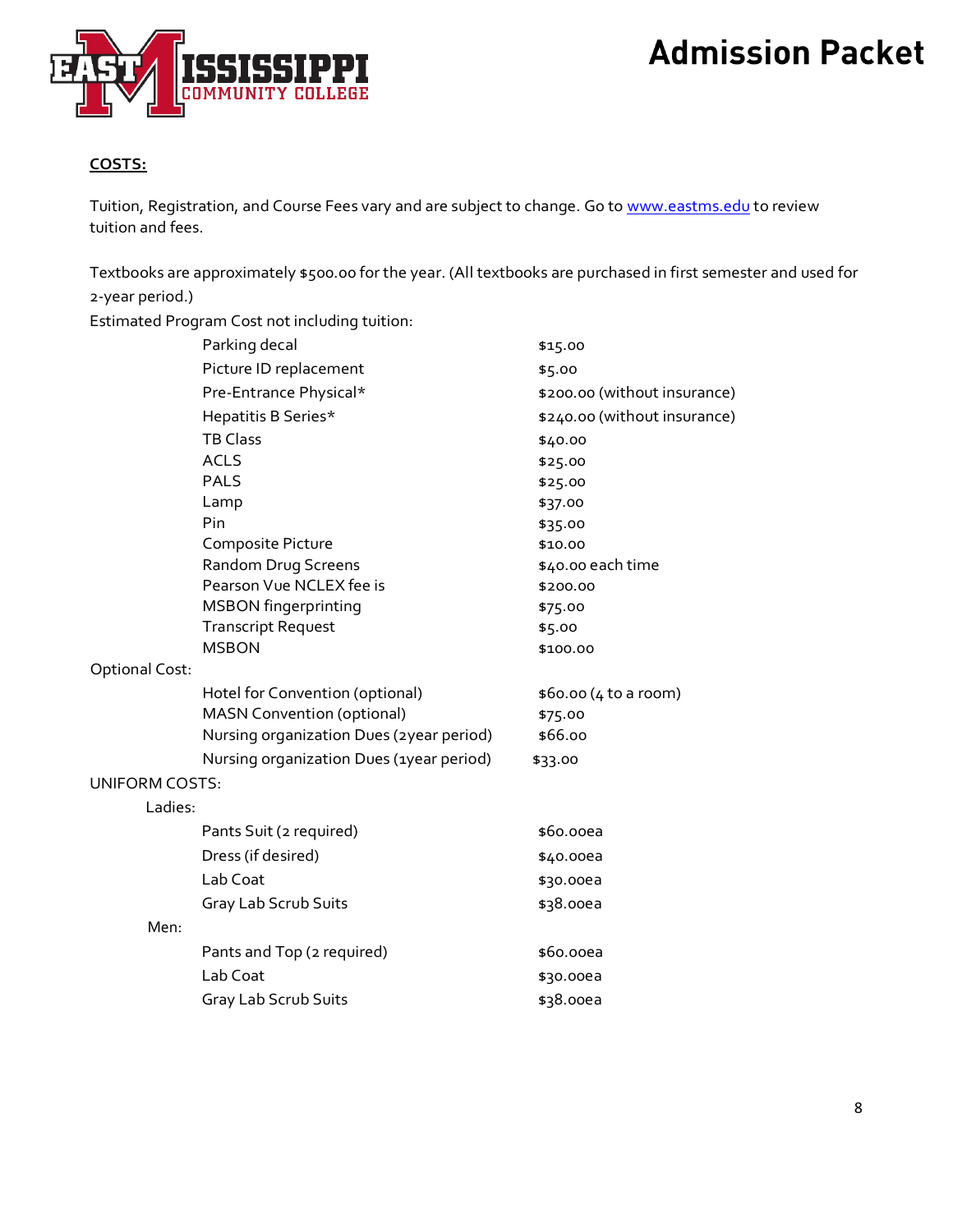

#### **SUPPLIES:**

| Shoes               | \$40.00-70.00 |
|---------------------|---------------|
| Goggles             | \$7.00        |
| Pen Light           | \$4.00        |
| Stethoscope         | $$20-30.00$   |
| <b>Scissors</b>     | \$7.00        |
| Badge Holder        | \$6.00        |
| Watch with Sec Hand | \$35.00       |
| Blood pressure cuff | \$25.00       |

#### **PROGRAM OF STUDY**

The LPN to RN Transition track is designed for LPNs desiring to continue their education and become a Registered Nurse. It builds upon knowledge, education, and experience as an LPN. The program consists of the following:

- 1. Successful completion of an approved LPN program as evidenced by licensed as a practical nurse in the state of Mississippi.
- 2. Academic Prerequisites:

| BIO 2514        | Anatomy and physiology I     | 4 hours  |
|-----------------|------------------------------|----------|
| BIO 2524        | Anatomy and Physiology II    | 4 hours  |
| MAT 1313        | College Algebra              | 3 hours  |
| PSY 1513        | General Psychology           | 3 hours  |
| <b>ENG 1113</b> | <b>English Composition I</b> | 3 hours  |
| <b>Total</b>    |                              | 17 hours |

| <b>Course Number</b>           | <b>Course Name</b>                 | <b>Semester Hours</b> |
|--------------------------------|------------------------------------|-----------------------|
| <b>First Semester: Fall</b>    |                                    |                       |
| <b>NUR 1214</b>                | Role Transitions for the LPN to RN | 4                     |
|                                | <b>Total Hours</b>                 | 4                     |
| <b>Second Semester: Spring</b> |                                    |                       |
| <b>NUR 2219</b>                | Nursing III                        | 9                     |
| SOC 2113                       | Intro to Sociology                 | З                     |
| SPT 1113                       | Public Speaking                    |                       |
|                                | <b>Total Hours</b>                 | 15                    |
|                                |                                    |                       |
| <b>Third Semester Fall</b>     |                                    |                       |
|                                | <b>Fine Arts Elective</b>          | 3                     |
| <b>NUR 2229</b>                | Nursing IV                         | 9                     |
|                                |                                    |                       |
|                                | <b>Total Hours</b>                 | 12                    |

• Upon successful completion of the first semester, 14 hours credit given for LPN completion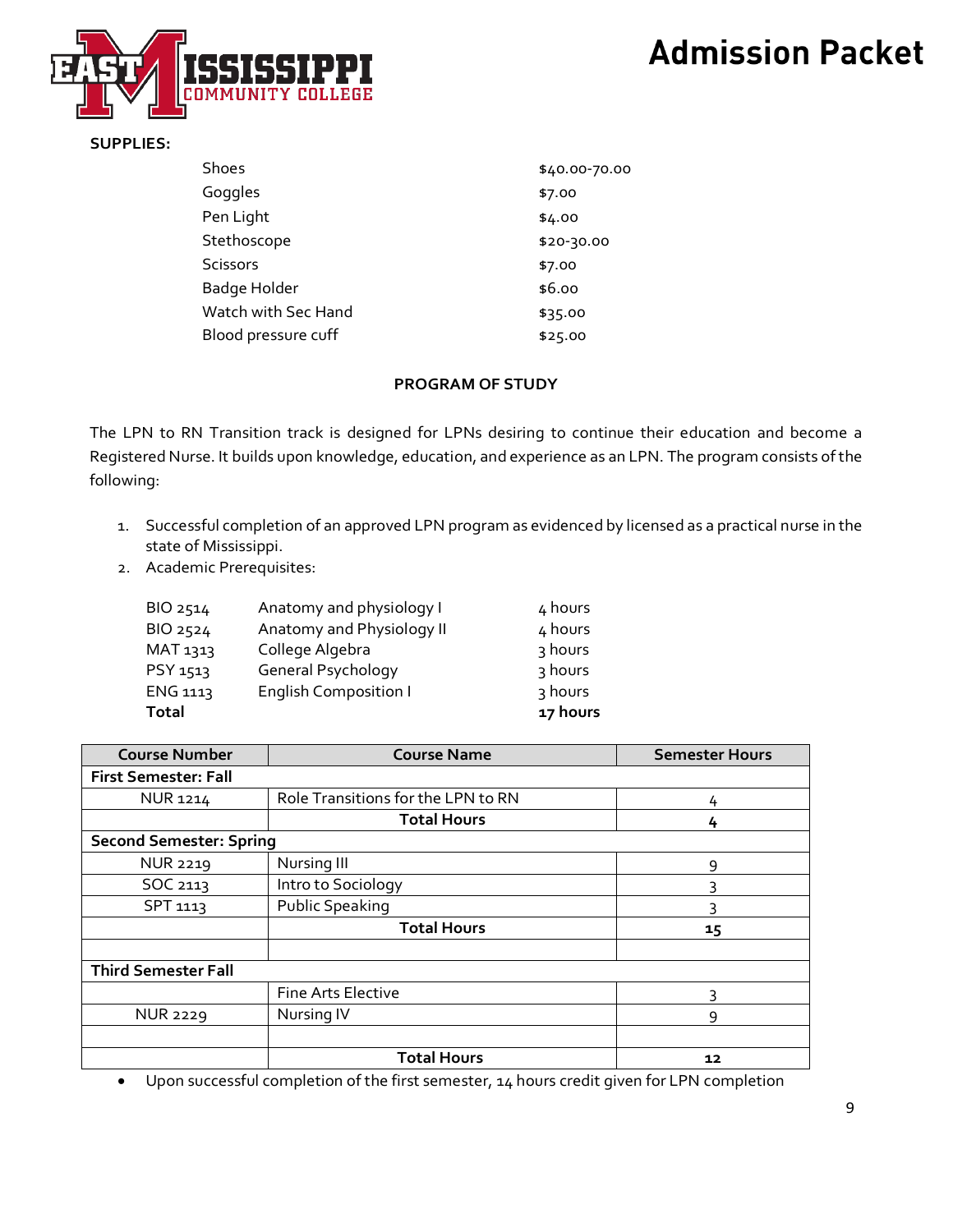

### **This applicant scoring sheet is for informational purposes only. Do not fill it out.**

#### LPN to RN Transition Track

Applicant Score Sheet

| <b>ITEM</b><br>$\mathbf 1$  | <b>SCORE</b>                                      | <b>POINTS</b>  |  |  |
|-----------------------------|---------------------------------------------------|----------------|--|--|
| ACT (Composite)             | $18 - 20$                                         | 1              |  |  |
|                             | $21 - 23$                                         | $\overline{2}$ |  |  |
|                             | $24 - 26$                                         | $\mathbf{3}$   |  |  |
|                             | $27 - 29$                                         | 4              |  |  |
|                             | $30$ or $>$                                       | 5              |  |  |
|                             | POINTS EARNED                                     |                |  |  |
| <b>ITEM</b><br>$\mathbf{2}$ | <b>SCORE</b><br><b>Contract Contract Contract</b> | <b>POINTS</b>  |  |  |
| *GPA-cumulative             | $2.5 - 2.99$                                      | $\overline{2}$ |  |  |
|                             | $3.0 - 3.49$                                      | 3              |  |  |
|                             | $3.50 - 4.0$                                      | 4              |  |  |
|                             | POINTS EARNED                                     |                |  |  |
| <b>ITEM</b><br>3            | <b>GRADE</b>                                      | <b>POINTS</b>  |  |  |
| Anatomy and Physiology I    | $\mathsf C$                                       | 3              |  |  |
|                             | B                                                 | 4              |  |  |
|                             | A                                                 | 5              |  |  |
| Anatomy and Physiology II   | $\mathsf C$                                       | 3              |  |  |
|                             | B                                                 | 4              |  |  |
|                             | A                                                 | 5              |  |  |
| College Algebra             | C                                                 | 3              |  |  |
|                             | $\sf B$                                           | 4              |  |  |
|                             | A                                                 | 5              |  |  |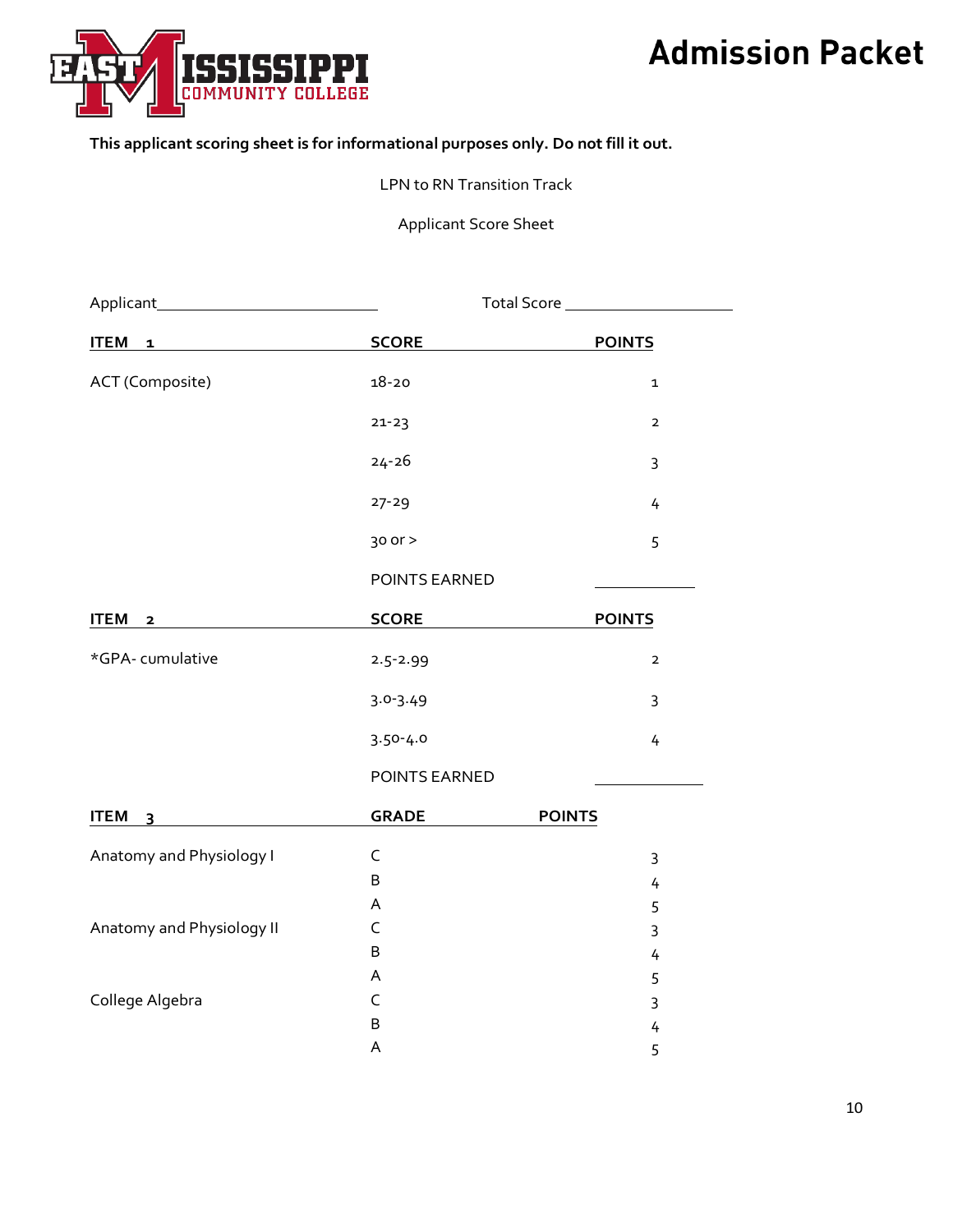

| English Comp I     |               | 3 |
|--------------------|---------------|---|
|                    | B             | 4 |
|                    | A             | 5 |
| General Psychology |               | 3 |
|                    | B             | 4 |
|                    | A             | 5 |
|                    |               |   |
|                    | POINTS EARNED |   |

| <b>EXTRA ITEMS</b>                                        | <b>POINTS</b>          |
|-----------------------------------------------------------|------------------------|
| Associates of Arts or Associates of Applied Science       | 1(one)                 |
| Bachelor's degree or higher in another field (transcript) | 1.5 (one and one half) |
| <b>EMCC LPN Program Graduate</b>                          | $2$ (two)              |
| POINTS EARNED                                             |                        |
| <b>TOTAL POINTS EARNED</b>                                |                        |
| Letter of good standing from former nursing program       |                        |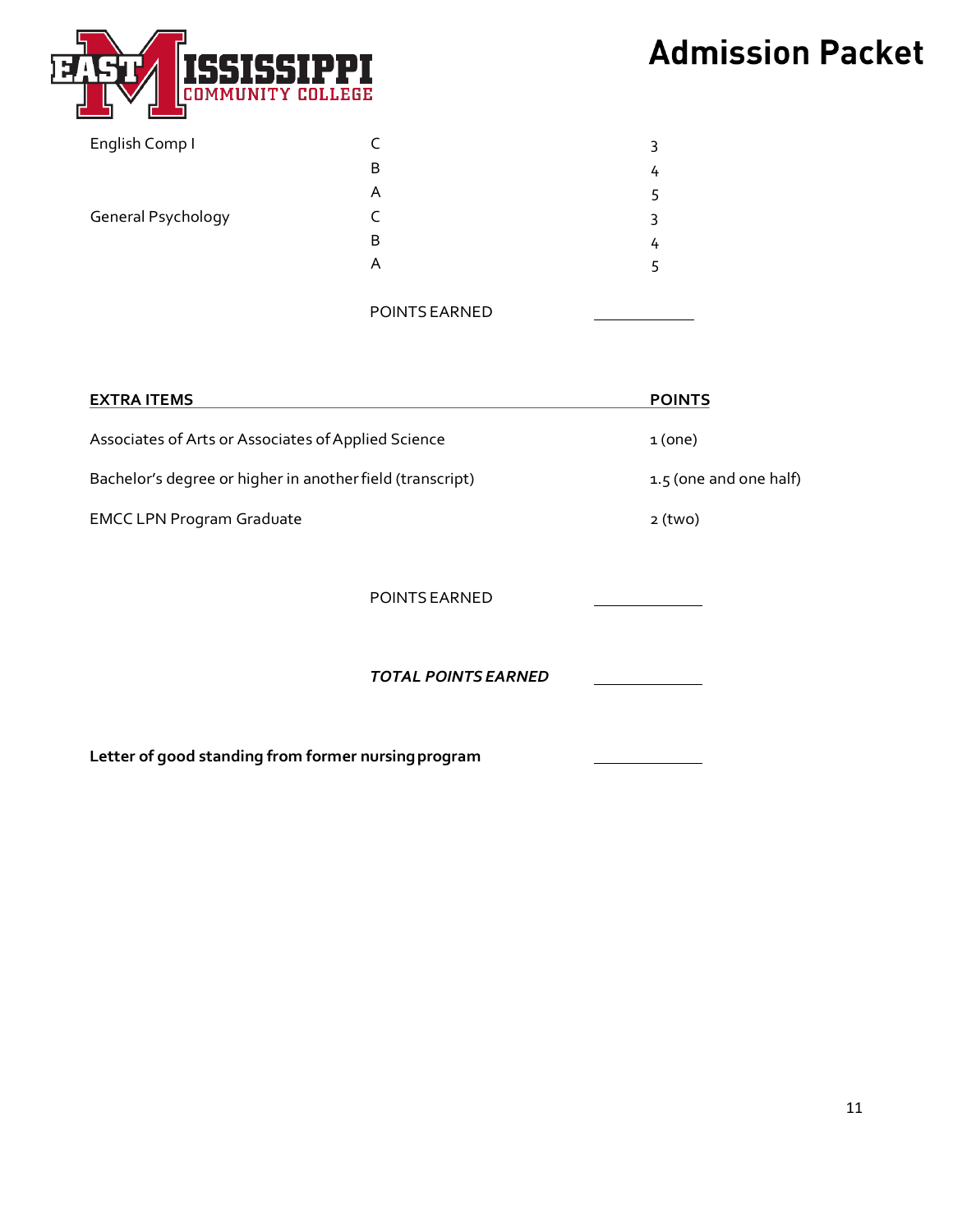

### **THE APPLICATION PROCESS CHECKLIST**

### ☐ **STEP 1**

Go to<http://www.eastms.edu/> and select the "Apply Now!" link to submit an online application for admission to East Mississippi Community College. Acceptance to East Mississippi Community College does not guarantee acceptance to the LPN-RN track. Letters of pending acceptance will come from the Director of Nursing and Allied Health.

### ☐ **STEP 2**

Fill out an application for the School of Nursing (included in this packet). This application should be returned to the Allied Health Administrative Assistant. Make sure to include a copy of LPN license and IV certification.

### ☐ **STEP 3**

Request transcripts be sent to EMCC from all other educational institutions you have attended - this includes high school. (Transfer Request Form included in this packet). Make sure you request transcripts from all schools attended.

### ☐ **STEP 4**

Make sure your ACT scores (minimum composite score 18) are on file in the admissions office or schedule and take your ACT before the deadline.

### ☐ **STEP 5**

After the deadline you will be notified if you have been selected for pending admission. If you accept a slot in the program, you will be sent an information packet to complete. EMCC does not keep a wait list for admission. If you are not chosen for the program, you will have to reapply the next time a class starts. It is your responsibility to be sure that all of your paperwork is on file prior to the deadline. Remember, just because you request a document to be sent to EMCC does not mean that it was actually sent orreceived.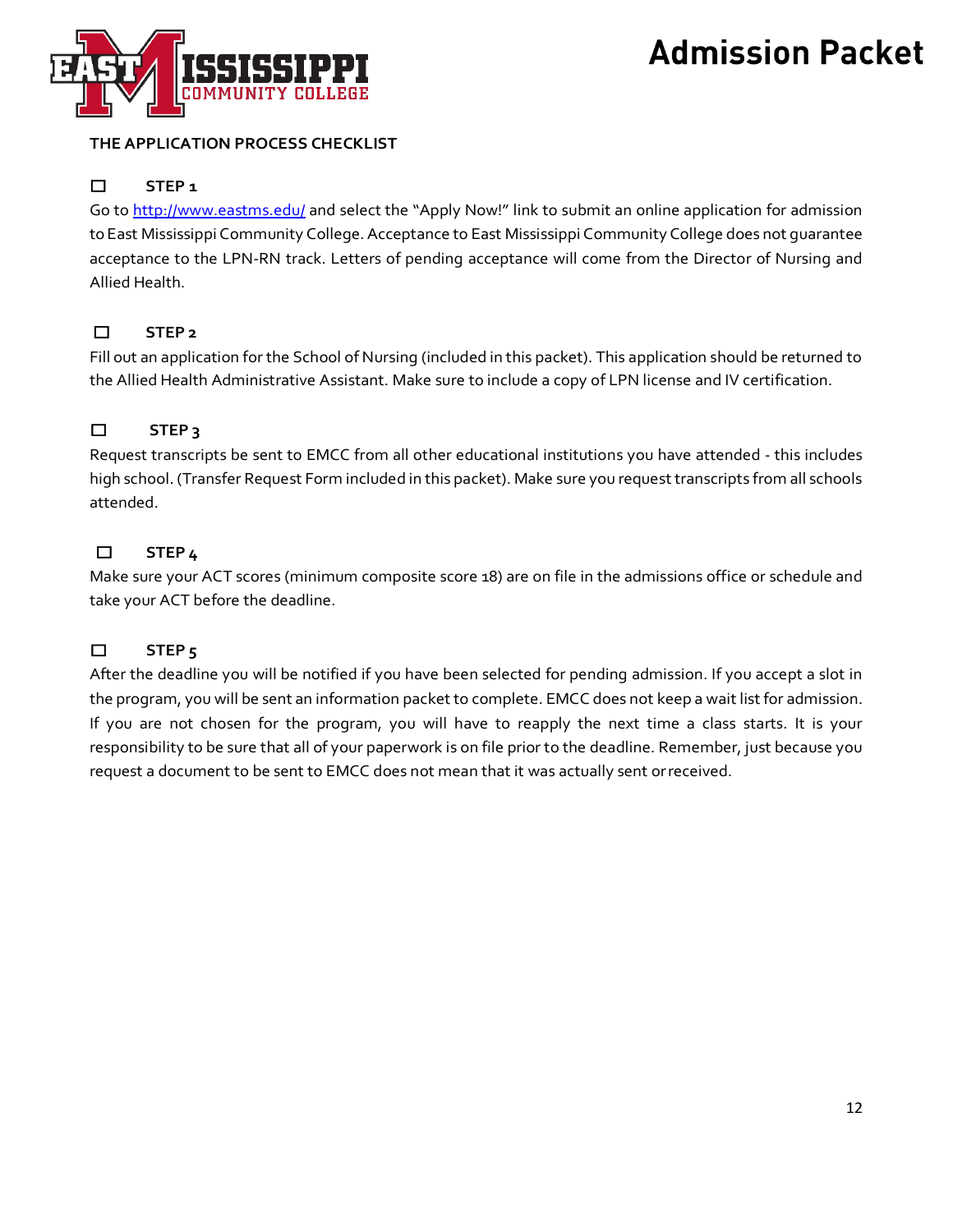

### **Official Transcript Request Form**

If you plan to attend the Scooba Campus, Meridian Navy Base Extension, or Macon Extension use this address: **□**East Mississippi Community College **●**Office of Admissions **●**P.O. Box 158 **●**Scooba, MS 39358 662-476-8442

If you plan to attend the Golden Triangle Campus or Columbus Air Base Extension use this address: **□**East Mississippi Community College **●**Office of Admissions **●**P.O. Box 100 **●**Mayhew, MS 39753 662-243-1900

| Last School/College Attended                                                                                                                                                                         |                                           | Date of Attendance or Graduation |       |  |
|------------------------------------------------------------------------------------------------------------------------------------------------------------------------------------------------------|-------------------------------------------|----------------------------------|-------|--|
|                                                                                                                                                                                                      |                                           |                                  |       |  |
|                                                                                                                                                                                                      | (Please use name you were enrolled under) |                                  |       |  |
|                                                                                                                                                                                                      |                                           |                                  |       |  |
| Student's Current Address<br>(Number or Street) (City) (St                                                                                                                                           |                                           | (State)                          | (Zip) |  |
|                                                                                                                                                                                                      |                                           |                                  |       |  |
|                                                                                                                                                                                                      |                                           |                                  |       |  |
|                                                                                                                                                                                                      |                                           |                                  |       |  |
| Please send transcript: □Immediately □After grades are posted □After graduation                                                                                                                      |                                           |                                  |       |  |
| Note: On high school transcript, please show date of graduation, ACT/ SAT scores, and principal's signature.                                                                                         |                                           |                                  |       |  |
|                                                                                                                                                                                                      |                                           |                                  |       |  |
| Do Not Mail This Form Back To EMCC. Complete It And Mail To Last School Attended. Make Sure You<br>Send The Appropriate Transcript Fee With This Request. Athletes Must Provide Transcripts from All |                                           |                                  |       |  |

**Colleges Previously Attended.**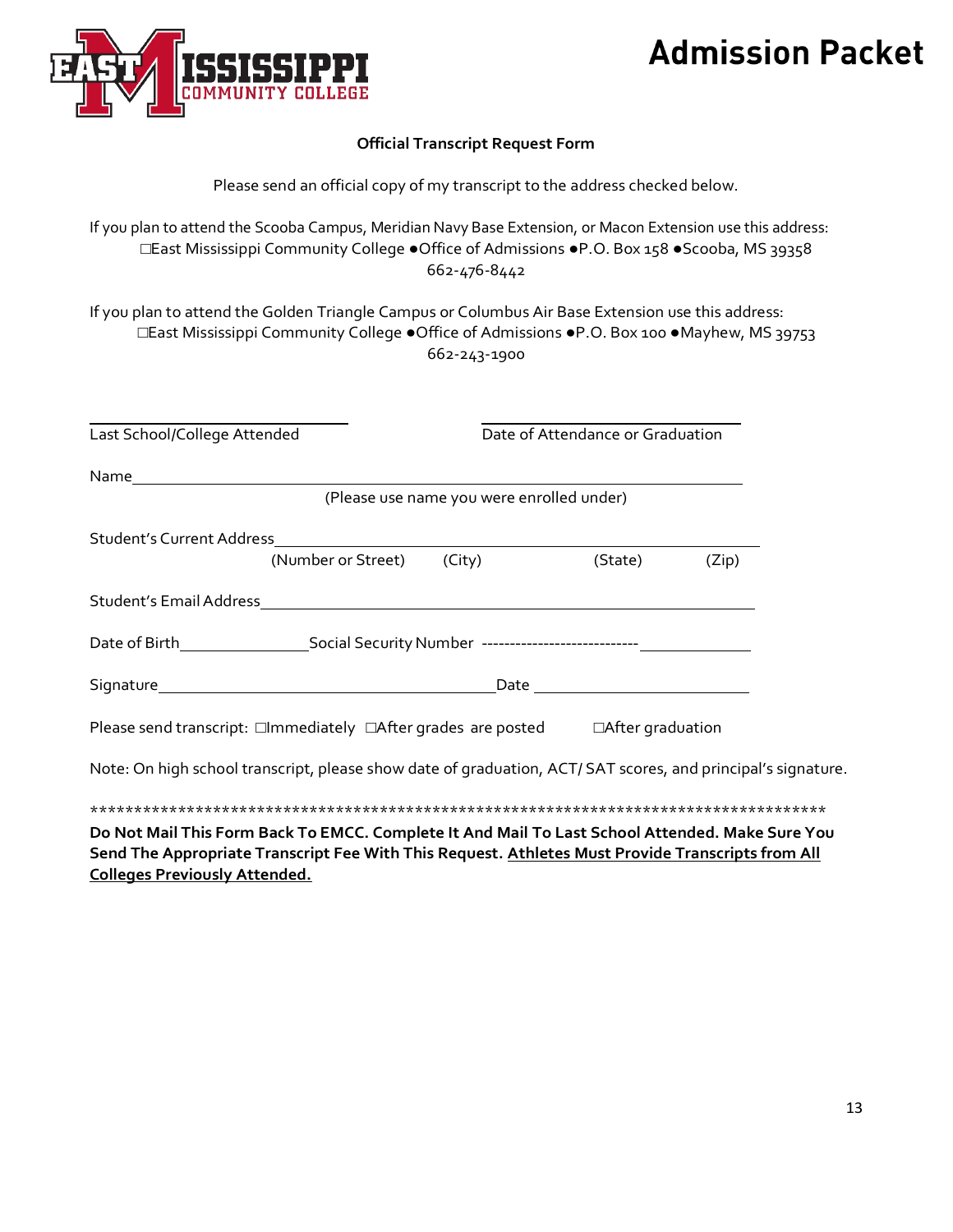

| For Nursing and Allied Health use only. |  |  |  |
|-----------------------------------------|--|--|--|
| Received by: __                         |  |  |  |
| Date received:                          |  |  |  |

#### **NURSING DEPARTMENT APPLICATION 2022**

**LPN to RN Transition Track**

**\*Prospective students can only apply to one program per enrollment period.**

### **APPLICATION DATES**

**OPENS: April 1 – CLOSES: July 1**

Applicants must return completed application to Nursing and Allied Health, Attn: Kim Calvert

#### **Mail: P.O. Box 100, Mayhew, MS 39753**

**Email: [alliedhealth@eastms.edu](mailto:alliedhealth@eastms.edu)**

**Drop off: EMCC, GT-Mayhew campus, Douglas building, room 128**

\*Mailed applications must be received by 4:30 PM on July 1, 2022 For questions please call 662-243-1910

#### **Deadline for completed admission requirements and application is July 1, 2022**

#### PLEASE TYPE OR PRINT

| <b>Personal Information</b>          |       |        |          |  |  |
|--------------------------------------|-------|--------|----------|--|--|
|                                      |       |        |          |  |  |
| Last                                 | First | Middle | Maiden   |  |  |
|                                      |       |        |          |  |  |
|                                      |       |        |          |  |  |
| Street/Apt. #/ P.O. Box              | City  | State  | Zip Code |  |  |
|                                      |       |        |          |  |  |
|                                      |       |        |          |  |  |
| <b>EMERGENCY CONTACT INFORMATION</b> |       |        |          |  |  |
|                                      |       |        |          |  |  |
|                                      |       |        |          |  |  |
|                                      |       |        |          |  |  |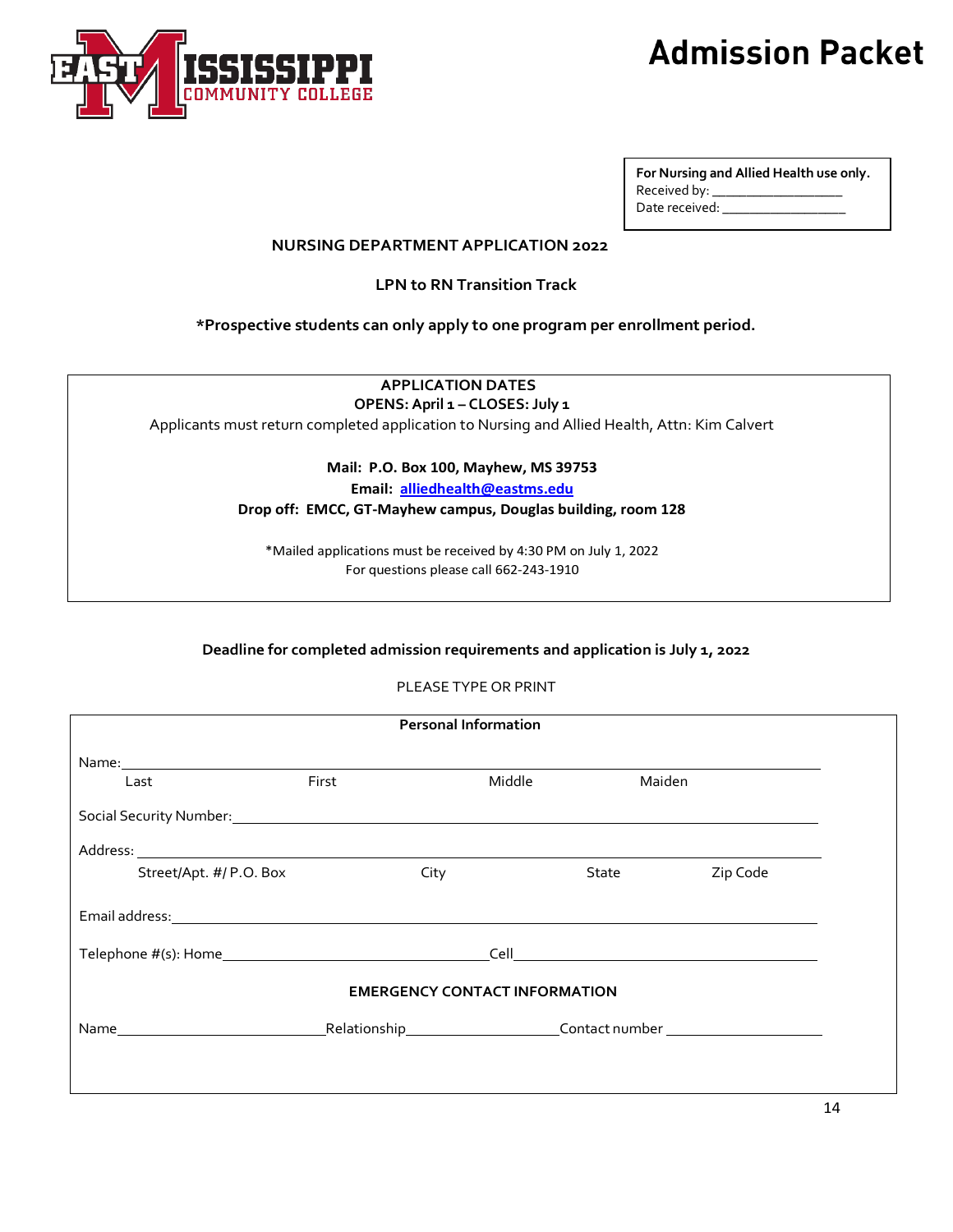

| Academic Information*                                                                                  |                |                        |                |  |  |
|--------------------------------------------------------------------------------------------------------|----------------|------------------------|----------------|--|--|
|                                                                                                        |                |                        |                |  |  |
|                                                                                                        |                |                        |                |  |  |
| GED Test______yes______no                                                                              |                |                        |                |  |  |
| List all colleges attended (including EMCC)                                                            |                |                        |                |  |  |
| Name and location of<br>institution                                                                    | Dates attended | Major or area of Study | Degree Awarded |  |  |
|                                                                                                        |                |                        |                |  |  |
|                                                                                                        |                |                        |                |  |  |
|                                                                                                        |                |                        |                |  |  |
|                                                                                                        |                |                        |                |  |  |
|                                                                                                        |                |                        |                |  |  |
| An official transcript from all educational institutions attended and/or GED results must be mailedto: |                |                        |                |  |  |
| Admissions                                                                                             |                |                        |                |  |  |
| <b>EMCC</b><br>P.O. Box 100                                                                            |                |                        |                |  |  |
| Mayhew, Mississippi 39753                                                                              |                |                        |                |  |  |
|                                                                                                        |                |                        |                |  |  |
|                                                                                                        |                |                        |                |  |  |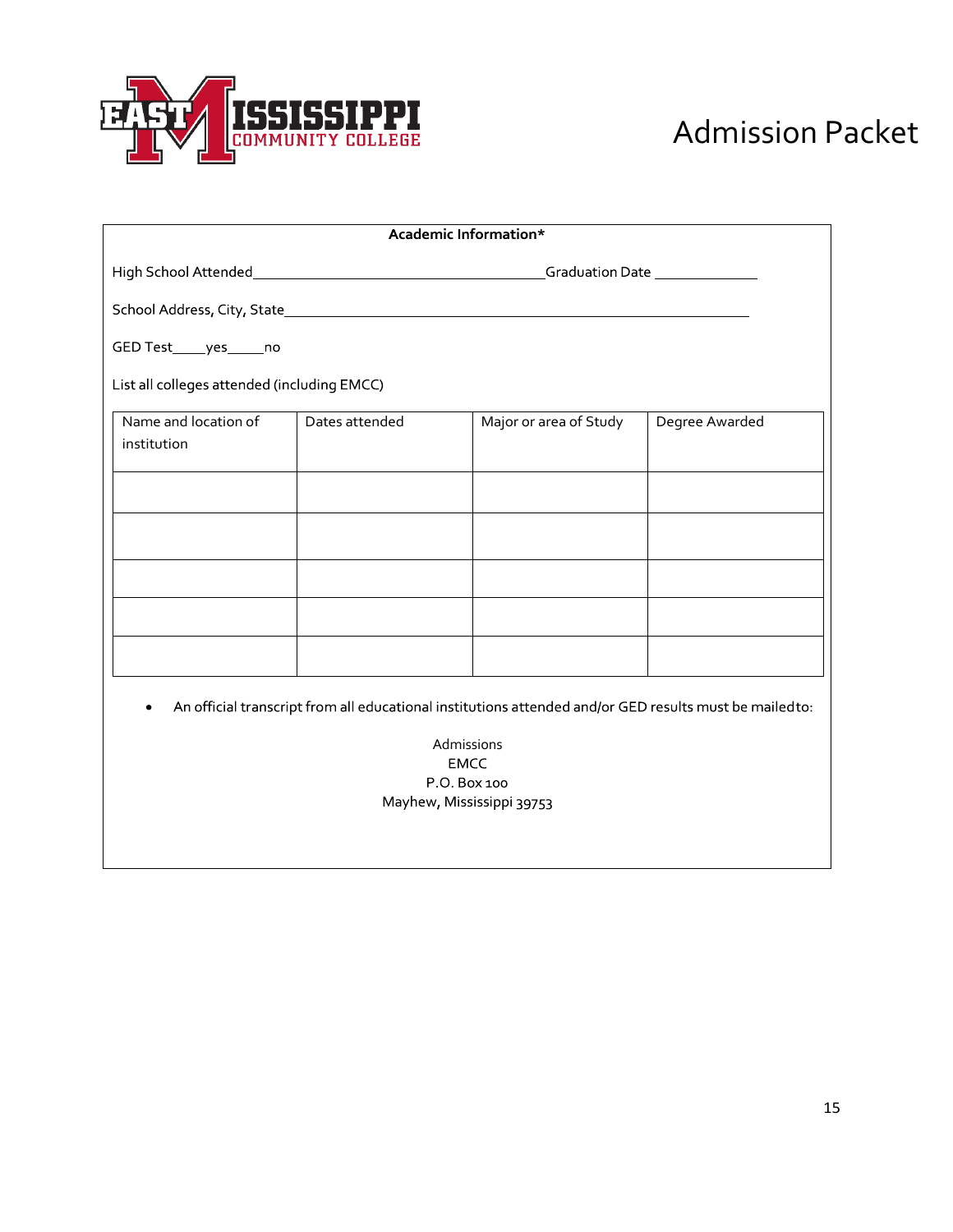

Have you ever been convicted of, pled no contest to, or are charges pending against you for a felony or misdemeanor in any state/ jurisdiction?

YES\_\_\_\_\_\_\_\_ NO \_\_\_\_\_\_\_\_

Have you ever attended nursing school in this or any other program?

Yes\_\_\_\_\_\_\_\_\_ NO

Please list all schools and dates attended. You must have a letter of good standing from your previous nursing school Director in order to be considered for this program. You are not eligible for consideration if you have had more than one attempt in any nursing program.

Have you filled out an application for admission to EMCC within the last 12 months?

Yes \_\_\_\_\_\_\_\_\_\_\_\_\_\_\_\_\_\_\_\_\_\_\_\_\_\_\_\_\_\_ If not, you must apply to the school for admission before being

considered for the nursing program.

**Successful completion of the nursing program does not guarantee eligibility to sit for the NCLEX exam or application for licensure. A Board of Nursing may, at its discretion, refuse to accept the licensure application of any person who has been convicted of a felony or misdemeanor or has charges pending on such issues.**

I state that the foregoing statements in this application are true and accurate. I am aware that any false, misleading, or incomplete statements made on this application could be grounds for non-admission to, or later dismissal from, the nursing program.

Signed Date Date Date Date

**East Mississippi Community College is committed to assuring that the College and its programs are free from discrimination and harassment based upon race, color, ethnicity, sex, pregnancy, religion, national origin, disability, age, sexual orientation, gender identity, genetic information, status as a U.S. veteran, or any other status protected by state or federal law.**